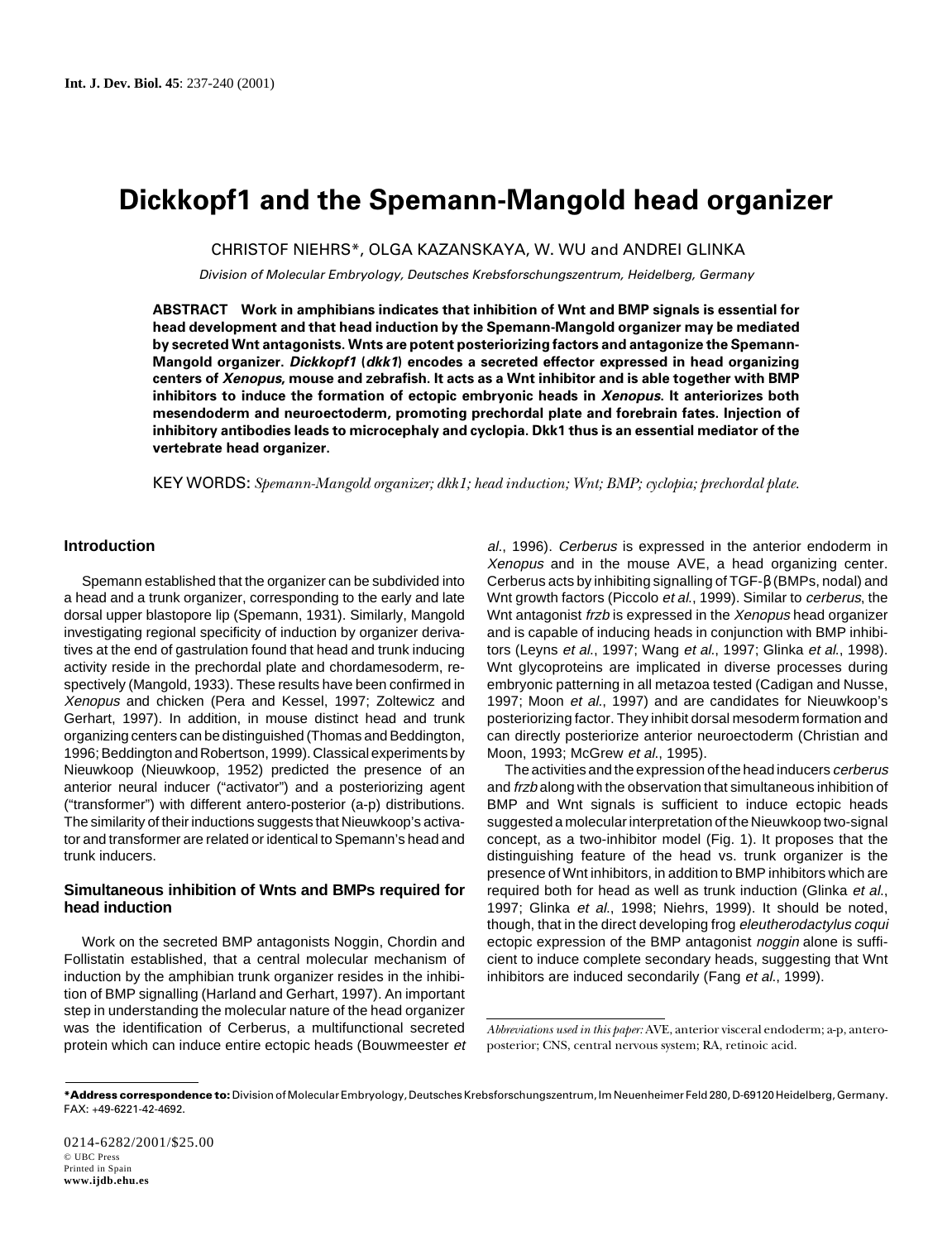

**Fig. 1. Two-inhibitor model for Organizer regionalization.** *Trunk induction requires inhibition of BMPsignalling while head induction requires dual inhibition of Wnt and BMP-signalling. The organizer produces factors that inhibit both types of signals (anti-wnt: Dkk1, Cerberus, Frzb; anti-BMP: Cerberus, Noggin, Chordin, Follistatin). Regional specificity of induction results from differential expression of Wnt- and BMP-inhibitors in endomesoderm and chordamesoderm. Note that Cerberus inhibits also Nodal and Activin signalling, which may be important to maintain anterior endomesodermal fate.*

## **Role of dickkopf1 in the head organizer**

Based on these findings we devised an expression screen to isolate potential head inducing Wnt-inhibitors and have identified a novel protein dickkopf1(dkk1), member of a new family of secreted proteins. Dkk1 is expressed in the Xenopus head organizer, the anterior endoderm and prospective prechordal plate (Fig. 2B) (Glinka et al., 1998). Dkk1 mRNA coexpression with BMP inhibitors leads to induction of complete head structures in Xenopus embryos (Fig. 3A). In contrast, injection of inhibitory anti Dkk1 antibodies leads to microcephaly (Fig. 3B). Dkk1 is thus the first growth factor antagonist of the Spemann-Mangold organizer required for head formation. It encodes a potent Wnt antagonist, inhibiting the ability of injected Xwnt8 mRNA to induce secondary embryonic axes as well as the ability of injected Xwnt8 plasmid DNA to posteriorize the embryonic axis in Xenopus. Dkk1 functions upstream of the first intracellular component of the Wnt pathway,



*terior, top (from M. Furutani-Seiki, with permission).* **(B)** *Midgastrula Xenopus. Dorsal to the right; anterior, top (Glinka et al., 1998).*

**(C)** *Early gastrula mouse. Anterior, left (Glinka et al., 1998). Arrows point to dkk1 expression in presumptive prechordal endomesoderm.*

dishevelled, suggesting that it interacts with Wnt ligands or their seven-transmembrane *frizzled* receptors (Bhanot *et al.*, 1996).

Like Xenopus dkk1, mouse (Glinka et al., 1998) and zebrafish dkk1 (Hashimoto et al., 2000) are expressed in the prechordal plate (Fig. 2 A,C) as well as the equivalents of the amphibian anterior endoderm, the mouse AVE (Pearce et al., 1999) and zebrafish hypoblast (Hashimoto et al., 2000). Dkk1 expression is regulated by early Nodal and pre-MBT Wnt signalling, which set up dorso-ventral patterning (Hashimoto et al., 2000). Similar to Xenopus dkk1, mouse (Glinka et al., 1998), zebrafish (Hashimoto et al., 2000) and human dkk1 (Fedi et al., 1999; Krupnik et al., 1999) inhibit Wnt/β-catenin signalling.

Dkk1 is member of a multigene family of secreted glycoproteins with at least four different members in humans which contain two



**Fig. 3. Head induction by dickkopf1.(A)** *A tadpole-stage embryo that has been injected with mRNA encoding a dominant-negative BMP receptor (tBR) and dkk1 forms a complete secondary head.* **(B)** *A tadpole embryo microinjected with inhibitory anti-Dkk1 antibodies. The experimental embryo lacks anterior head structures (Glinka et al., 1998 and unpublished).*

conserved cysteine-rich domains (Glinka et al., 1998; Krupnik et al., 1999). The C-terminal cysteine rich domain cys2 bears homology to proteins containing a colipase fold, a domain observed in secreted colipases and snake venoms (Aravind and Koonin, 1998). The significance of this homology is at present unclear. Furthermore, the glycoprotein Soggy of unknown function has homology to dkk3 but lacks the cysteine rich domains and is unable to inhibit various Wnt signals (Krupnik et al., 1999). The 8 kDa polypeptide Bv8 present in frog skin and snake venom has homology to the cys2 domain of dkks (Mollay et al., 1999). During vertebrate embryogenesis dkks are differentially expressed in various neural and mesenchymal tissues (Grotewold et al., 1999; Monaghan et al., 1999; Hashimoto et al., 2000) suggesting that the proteins are involved in inductive processes.

#### **Embryonic patterning effects of dkk1**

Dkk1, unlike frzb and cerberus, induces heads with two eyes (Fig. 3A) and this is likely due to its ability to induce complete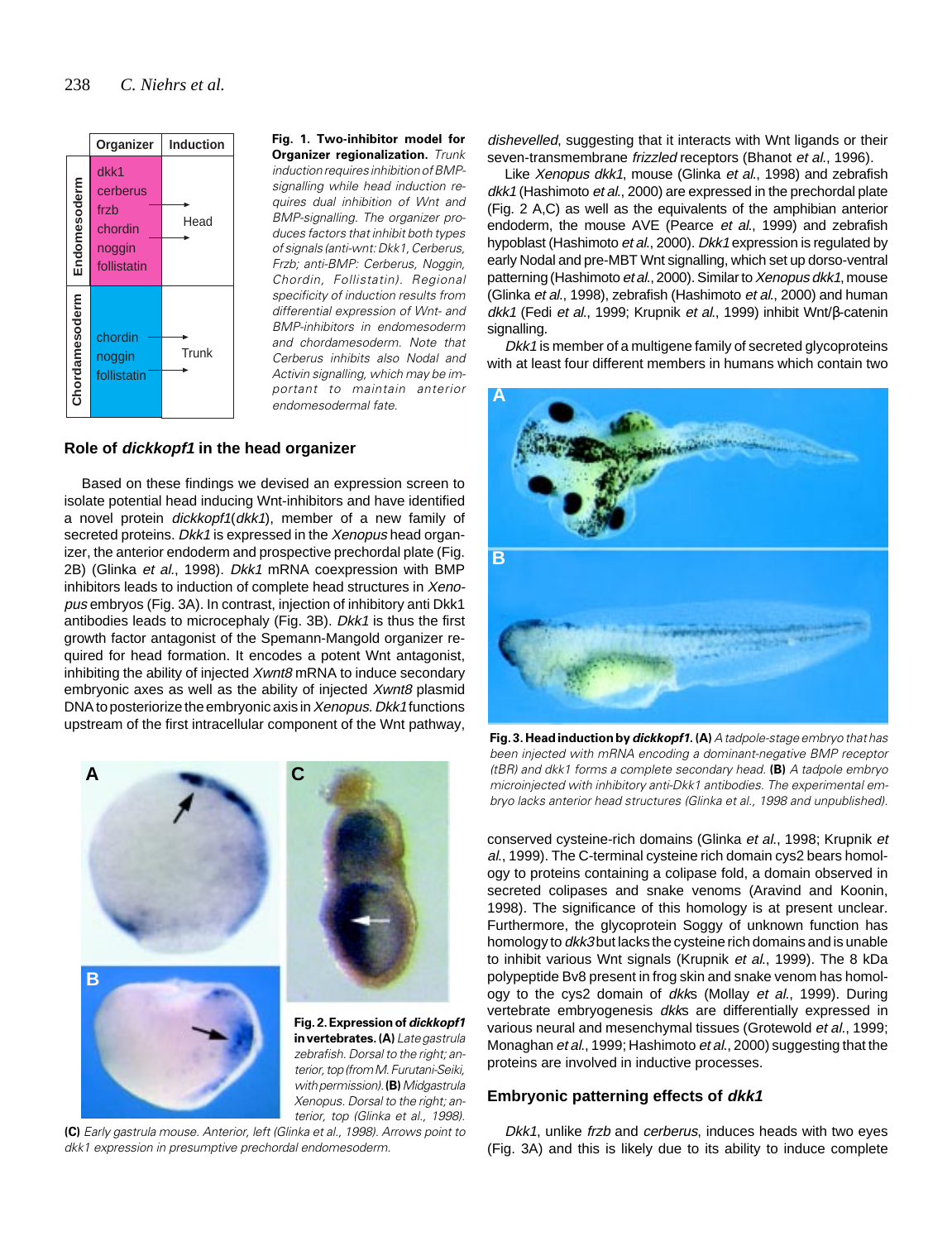prechordal plates (Kazanskaya et al., 2000). The prechordal plate is required for splitting of the eye field and prechordal plate defects are known to induce cyclopia. Injection of inhibitory anti Dkk1 antibodies reveals that  $dkk1$  is not only sufficient but also required for prechordal plate- but not for notochord formation. Specifically, prechordal plate markers such as XBlimp1, gsc, and Hex are reduced following Ab injection (Kazanskaya et al., 2000). These genes are super-induced and expanded following dkk1 overexpression but they are not induced ectopically, e.g. in ventral mesoderm or posterior chordamesoderm. This indicates that other factors in addition to Wnt inhibitors are required for prechordal plate formation, most likely BMP inhibitors, since coexpression of dkk1 with BMP inhibitors can induce prechordal plate markers ectopically in ventral mesoderm (Glinka et al., 1998). Dkk1 expression can rescue forebrain, eye and notochord formation in zebrafish mutant for bozozok/dharma, encoding a homeobox protein involved in early axis formation (Hashimoto et al., 2000). This suggests that dkk1 may mediate the Nieuwkoop center signal of bozozok/ dharma.

 In the neural plate dkk1 is required for antero-posterior and dorsoventral patterning between mes- and telencephalon, where it promotes anterior and ventral fates (Kazanskaya et al., 2000). A role in d-v neural patterning is consistent with the observation that Wnts not only posteriorize but also dorsalize neuroectoderm, promoting neural crest formation (Saint-Jeannet et al., 1997; Chang and Hemmati-Brivanlou, 1998; Dorsky et al., 1998; LaBonne and Bronner-Fraser, 1998). Dkk1 affects neuroectoderm directly: In zebrafish embryos where anterior endomesoderm formation is prevented by *antivin* mRNA injection dkk1 can still anteriorize neural plates (Hashimoto et al., 2000). Furthermore, Xenopus animal caps which are of purely ectodermal origin express anterior neural markers in response to dkk1 mRNA injection (Glinka et al., 1998).

Xenopus embryos posteriorized with bFGF, BMP4 and Smad1 are rescued by dkk1, indicating that these genes function by activating Wnt signalling. However, embryos treated with retinoic acid (RA) are not rescued and RA affects the central nervous system (CNS) more posterior than dkk1, suggesting that Wnts and retinoids may act to pattern anterior and posterior CNS, respectively, during gastrulation (Kazanskaya et al., 2000).

#### **Conclusion**

There is accumulating evidence for a physiological role of Wnt signalling in neural and mesendodermal regionalization, although the identity of the Wnts involved remains elusive. These Wnts are antagonized by secreted Wnt inhibitors emanating from head organizing centers, the prechordal plate and anterior endoderm. The Wnt inhibitor Dkk1 plays an important role in the head organizer, specifying anterior fates both in endomesoderm and neuroectoderm.

#### Acknowledgements

We thank M. Furutani-Seki for kindly providing zebrafish dkk1 expression data. This work was supported by the Deutsche Forschungsgemeinschaft.

#### **References**

- ARAVIND, L. and KOONIN, E.V. (1998). A colipase fold in the carboxy-terminal domain of the Wnt antagonists— the Dickkopfs. Curr. Biol. 8: R477-8.
- BEDDINGTON, R.S.P. and ROBERTSON, E.J. (1999). Axis development and early asymmetry in mammals. Cell. 96: 195-209.
- BHANOT, P., BRINK, M., HARRYMAN SAMOS, C., HSIEH, J.-C., WANG, Y., MACKE, J.P., ANDREW, D., NATHANS, J. and NUSSE, R. (1996). A new member of the frizzled family from Drosophila functions as a Wingless receptor. Nature. 382: 225- 230.
- BOUWMEESTER, T., KIM, S.-H., SASAI, Y., LU, B. and DE ROBERTIS, E.M. (1996). Cerberus is a head-inducing secreted factor expressed in the anterior endoderm of Spemann's organizer. Nature 382: 595-601.
- CADIGAN, K.M. and NUSSE, R. M. (1997). Wnt signaling: a common theme in animal development. Genes Dev. 11: 3286-3305.
- CHANG, C. and HEMMATI-BRIVANLOU, A. (1998). Neural crest induction by Xwnt7B in Xenopus. Dev. Biol. 194: 129-134.
- CHRISTIAN, J.L. and MOON, R.T. (1993). Interactions between Xwnt-8 and Spemann organizer signaling pathways generate dorsoventral pattern in the embryonic mesoderm of Xenopus. Genes Dev.7: 13-28.
- DORSKY, R.I., MOON, R.T. and RAIBLE, D.W. (1998). Control of neural crest cell fate by the Wnt signalling pathway. Nature 396: 370-3.
- FANG, H., MARIKAWA, Y. and ELINSON, R.P. (1999). Ectopic expression of Xenopus noggin RNA induces complete secondary body axes in embryos of the direct developing frog eleutherodactylus coqui. Dev. Genes Evol. 210: 21-27.
- FEDI, P., BAFICO, A., NIETO SORIA, A., BURGESS, W. H., MIKI, T., BOTTARO, D. P., KRAUS, M.H. and AARONSON, S.A. (1999). Isolation and biochemical characterization of the human Dkk-1 homologue, a novel inhibitor of mammalian Wnt signaling. J. Biol. Chem. 274: 19465-72.
- GLINKA, A., WU, W., DELIUS, H., MONAGHAN, P.A., BLUMENSTOCK, C. and NIEHRS, C. (1998). Dickkopf-1 is a member of a new family of secreted proteins and functions in head induction. Nature 391: 357-362.
- GLINKA, A., WU, W., ONICHTCHOUK, D., BLUMENSTOCK, C. and NIEHRS, C. (1997). Head induction by simultaneous repression of Bmp and wnt signalling in Xenopus. Nature 389: 517-519.
- GROTEWOLD, L., THEIL, T. and RÜTHER, U. (1999). Expression pattern of dkk-1 during mouse limb development. Mech. Dev. 89: 151-3.
- HARLAND, R.M. and GERHART, J. (1997). Formation and function of Spemann's organizer. Annu. Rev. Dev. Biol. 13: 611-667.
- HASHIMOTO, H., ITOH, M., YAMANAKA, Y., YAMASHITA, S., SHIMIZU, T., SOLNICA-KREZEL, L., HIBI, M. and HIRANO, T. (2000). Zebrafish Dkk1 functions in forebrain specification and axial mesendoderm formation. Dev. Biol. 217: 138-152.
- KAZANSKAYA, O., GLINKA, A. and NIEHRS, C. (2000). The role of Xenopus dickkopf1 in prechordal plate specification and neural patterning. Development 127: 4981- 4992.
- KRUPNIK, V.E., SHARP, J.D., JIANG, C., ROBISON, K., CHICKERING, T.W., AMARAVADI, L., BROWN, D. E., GUYOT, D., MAYS, G., LEIBY, K., CHANG, B., DUONG, T., GOODEARL, A. D., GEARING, D. P., SOKOL, S. Y. and McCARTHY, S.A. (1999). Functional and structural diversity of the human Dickkopf gene family. Gene. 238: 301-13.
- LABONNE, C. and BRONNER-FRASER, M. (1998). Neural crest induction in Xenopus: evidence for a two signal model. Development. 125: 2403-2414.
- LEYNS, L., BOUWMEESTER, T., KIM, S.-H., PICCOLO, S. and DE ROBERTIS, E.M. (1997). Frzb-1 is a secreted antagonist of wnt-signals expressed in the Spemann organizer. Cell. 88: 747-756.
- MANGOLD, O. (1933). Über die Induktionsfähigkeit der verschiedenen Bezirke der Neurula von Urodelen. Naturwissenschaften. 21: 761-766.
- MCGREW, L.L., LAI, C.J. and MOON, R.T. (1995). Specification of the anteroposterior neural axis through synergistic interaction of the Wnt signaling cascade with noggin and follistatin. Dev Biol. 172: 337-42.
- MOLLAY, C., WECHSELBERGER, C., MIGNOGNA, G., NEGRI, L., MELCHIORRI, P., BARRA, D. and KREIL, G. (1999). Bv8, a small protein from frog skin and its homologue from snake venom induce hyperalgesia in rats. Eur. J. Pharmacol. 374: 189-96.
- MONAGHAN, A.P., KIOSCHIS, P., WU, W., ZUNIGA, A., BOCK, D., POUSTKA, A., DELIUS, H. and NIEHRS, C. (1999). Dickkopf genes are co-ordinately expressed in mesodermal lineages. Mech. Dev. 87: 45-56.
- MOON, R.T., BROWN, J.D. and TORRES, M. (1997). Wnts modulate cell fate and behavior during vertebrate development. Trends Genet. 13: 157-162.
- NIEHRS, C. (1999). Head in the Wnt- the molecular nature of Spemann's head organizer. Trends Genet 15: 314-319.